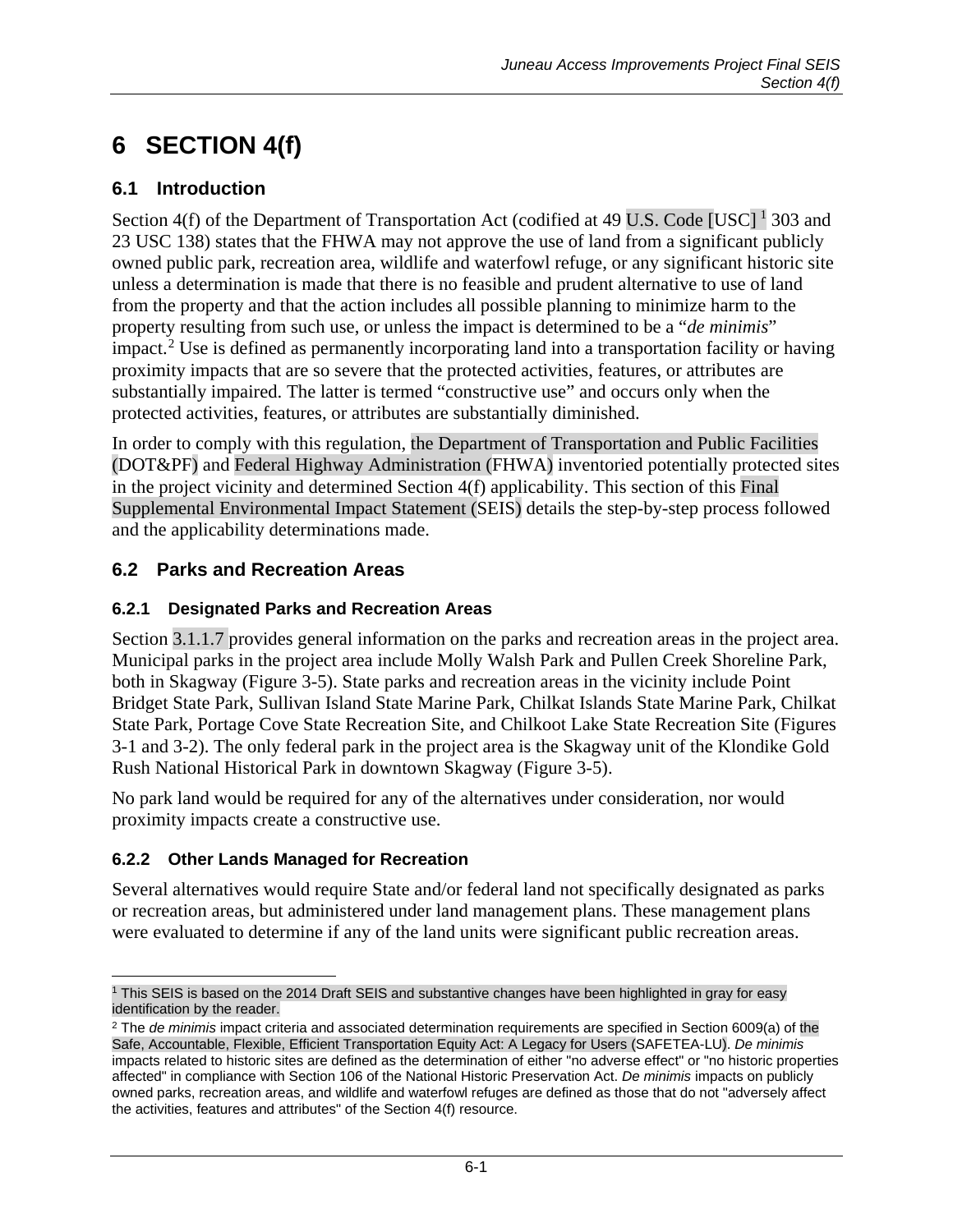#### <span id="page-1-0"></span>6.2.2.1 State Land

Alternative 3 would pass through three parcels in the Northern Southeast Area Plan, LT02, H28, and HT11. None of these lands are designated for or function as recreation other than dispersed activities. FHWA regulations (23 Code of Federal Regulations [CFR] 774.11) state that where public land is managed for multiple uses, Section 4(f) applies only to those portions of the land which function for, or are designated in the management plans as being for, significant park, recreation, or wildlife and waterfowl purposes. FHWA guidance, based in part on case law, further states that land designated or used for dispersed recreational activities is not protected by Section 4(f) [Section 4(f) Policy Paper, Question 1A, FHWA, 2012].

Alternative 3 would pass through a land management unit of the Haines State Forest, Unit 6. Unit 6 of the Haines State Forest is classified as Public Recreation Land. The Haines State Forest Plan (Alaska Department of Natural Resources [ADNR], 2002b) states that this land "will primarily be managed…for public recreational uses." However, the plan also states "the Haines State Forest will be managed for multiple use, consistent with the establishment of the State Forest (AS 41.15.300)." The statute recognizes the importance of continuing traditional uses. The plan specifically allows personal timber harvest in sub-unit 6a and salvage timber harvest in both sub-units a and b. Mineral extraction is allowed under certain circumstances. Based on the review of the plan and the points noted above, FHWA has determined that this land is multiple use. Currently, the unit is used for dispersed recreation; the only specific significant recreation facility is a trail that was under construction at the time the Final EIS was issued. Construction of the trail, which would extend from the Lynn Canal shoreline to Davidson Glacier Lake, was not completed; however, it is still a planned facility (Josephson, 2012). FHWA has determined that the trail, once constructed and in use, would be subject to Section 4(f) protection. Alternative 3 would avoid use of land from this trail by bridging over the trail. No constructive use would occur. The trail would still provide access to the Davidson Glacier Lake, and although the trail experience would be altered, no substantial diminishment of its qualifying activities, features, or attributes would occur. A parking area and trail connection would be provided as an enhancement.

The ADNR has concurred that the only specific recreational facilities on State land in the project area are the Sturgill's Landing Trail (near Skagway and distant from any alternative currently under consideration) and the Davidson Glacier Lake Trail (Irwin, 2004).

FHWA has determined that Alternative 3 would pass through State of Alaska land but would not require the use of any State of Alaska land protected by Section 4(f).

#### 6.2.2.2 Federal Land

All build alternatives with highway segments would pass through federal land under management of the U.S Forest Service (USFS). As explained in Section 3.1.1.1, the 2016 Tongass Land and Resource Management Plan (TLRMP) assigns Land Use Designations (LUDs) to land to identify management goals and policies (Figure 3-3). Alternative 2B would pass through the following LUDs: Scenic Viewshed, LUD II, Semi-Remote Recreation, Oldgrowth Habitat, and Modified Landscape. Alternative 3 would pass through multiple LUDs, including Scenic Viewshed, LUD II, Semi-Remote Recreation, Modified Landscape, and Old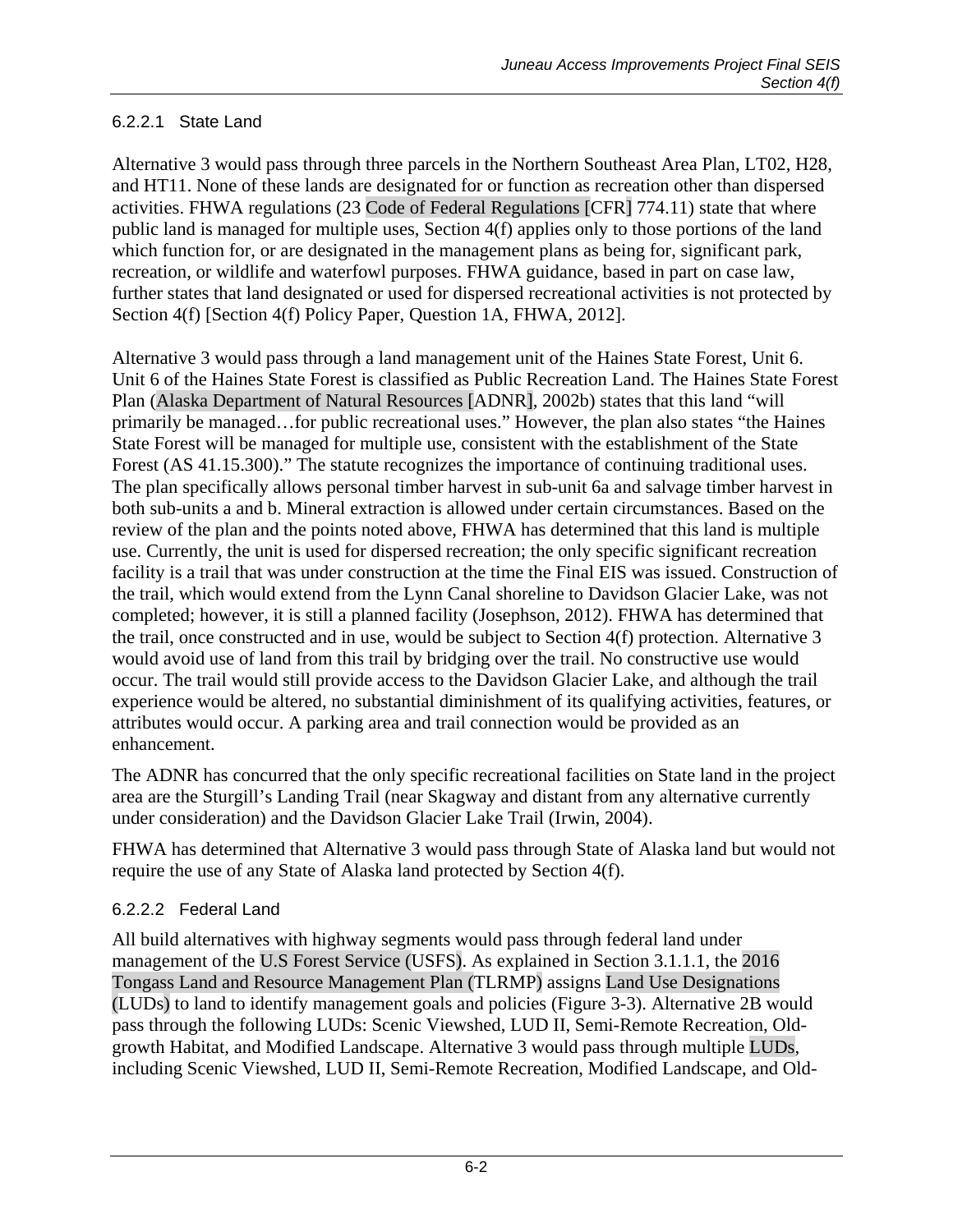growth Habitat. Alternatives 4B and 4D would pass through land designated as Scenic Viewshed, LUD II, and Semi-Remote Recreation.

A review of the management policies for these LUDs indicates that all of them meet the definition of multiple use areas and the recreation activities that occur and are envisioned as dispersed. Another aspect of the 2016 TLRMP further support the determination that none of the LUDs crossed are in themselves protected under Section 4(f). The TLRMP includes a LUD entitled Special Interest Area that specifically includes designated recreation areas (USFS, 2016a, p. 3-39). In instances when the USFS has determined that an area larger than a specific facility should be reserved for recreation or refuge purposes, the Special Interest Area LUD is used. No land in the project vicinity is designated as a Special Interest Area.

As with municipal and State land, after determining that the broad land designations are multiple use areas, further investigation and consultation with the land manager occurred to determine which portions or specific facilities, if any, function or are designated for significant recreation.

The TLRMP contains a Recreation Places Inventory that delineates "areas of small to moderate size that have one to several features that are particularly attractive to people engaging in recreation activities and receive recurring use." (Although described as "small to moderate size," in some cases the inventory identifies areas that include multiple LUDs; for instance, the area identified around Berners Bay covers approximately 150 square miles.) The inventory further identifies some of these areas as important for commercial recreation and tourism. Within Recreation Places, there are often specific sites such as cabins, shelters, picnic areas, trails, and campgrounds. The USFS has confirmed that Recreation Places as identified by the Inventory are areas of dispersed recreation, including hunting (Vaughan, 2004a; confirmed by Grossman, 2012). There are no specific recreational sites or facilities on USFS land on the west side of Lynn Canal. The only specific recreational sites or facilities on USFS land in the project study area on the east side of Lynn Canal are the Berners Bay cabin, Sturgill's Landing Trail, and Sturgill's Landing Day Use Area. The USFS has identified all of these features as significant for recreation purposes (Griffin, 2004; confirmed by Grossman, 2012), and the FHWA has determined them to be subject to Section 4(f) protection. None of the alternatives would impact the Sturgill's Landing Day Use Area or the trail to it.

The USFS has indicated that the Berners Bay cabin is a water-oriented cabin, and therefore the zone of influence applies to the shoreline rather than the hillside behind the cabin (Ouderkirk, 2004). The USFS has also indicated that the recreation facility is the cabin itself, not the land it occupies, as the cabin could be relocated (Vaughan, 2004b), and in fact was placed with the knowledge that it may be moved in the future. The USFS determined that a handicap-accessible cabin on the Juneau road system would be a desirable development and requested that DOT&PF design the alignment of applicable alternatives such that a handicap-accessible trail could be constructed from the highway to the cabin. In its April 2006 Record of Decision (ROD) for the Juneau Access Improvements (JAI) Project identifying Alternative 2B as the selected alternative, the FHWA stated:

The highway will be located as far from the USFS cabin in Berners Bay as the topography allows, but no less than 100 feet from mapped use areas. A handicapaccessible trail will be constructed from the highway parking area to the cabin.

If Alternative 2B were selected, DOT&PF and FHWA would provide a trail from the highway to the cabin. However, since the 2006 ROD was issued, the alignment of Alternative 2B has been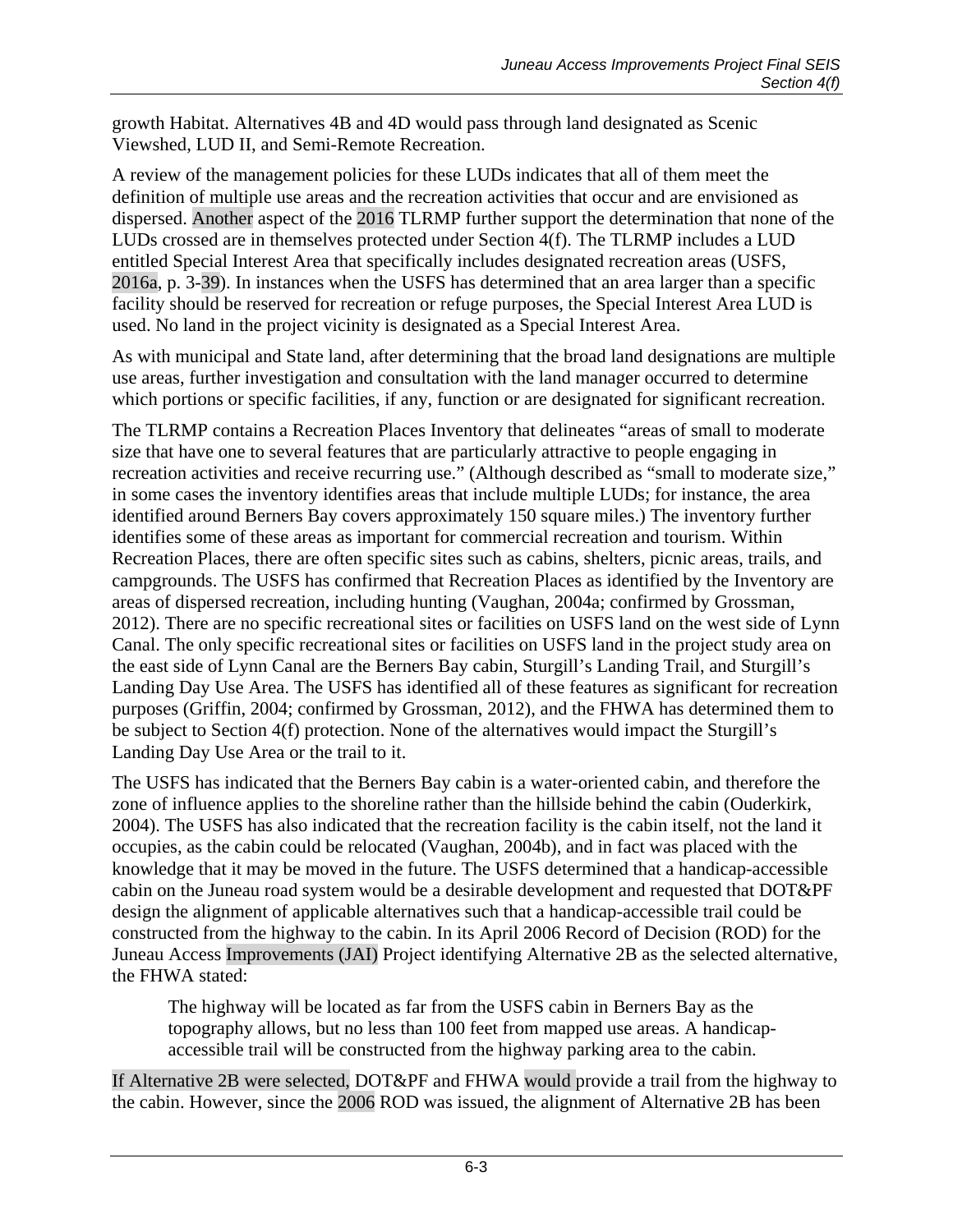shifted farther east and uphill from the cabin. The nearest point of disturbance (the toe of the highway fill slope) now would be more than 800 feet from discernible use areas (e.g., trails, outbuildings, cleared areas) at the cabin. The centerline of the alignment would now be approximately 1,000 feet east of the cabin at an elevation approximately 500 feet above the cabin, making construction of a handicap-accessible trail from the highway to the cabin impractical. Previously, the nearest point of disturbance (toe of slope) would have been approximately 100 feet from this boundary, resulting in approximately 200 feet between the highway and closest use area other than the access trail itself.

FHWA has determined that the construction of a highway in the vicinity of the cabin would not be a constructive use. The experience at the cabin would change, but this change would not be so severe as to create a substantial impairment of the protected activities, attributes, or features of the facility. Visitors could continue to access the site by small boat or float plane and could access the site by trail from the highway; however, the remote character of the site would be diminished by the presence of the road. Rather than hearing only boat, plane, or helicopter noise, visitors would also hear vehicle traffic noise. The fact that the USFS was interested in providing access to the cabin from the road is an indication that substantial impairment would not occur. As noted in Sections 5.11 and 5.12.1 of the 2014 Draft SEIS, if Alternative 2B were selected, DOT&PF would provide for a new water-accessed cabin to be owned and managed by the USFS at a location selected in consultation with the USFS as general mitigation for impacts to Berners Bay users desiring a remote, water-access experience.

The USFS concurred that the Berners Bay cabin, Sturgill's Landing Trail, and Sturgill's Landing Day Use Area are the only designated recreational sites on USFS land in the project study area (Griffin, 2004). The USFS also concurred that no alternatives would take land from a recreation site (Griffin, 2004).

FHWA has determined that Alternatives 2B, 3, 4B, and 4D would pass through USFS land but would not require use of land protected by Section 4(f).

# **6.3 Refuges**

There are no designated or functioning significant wildlife or waterfowl refuges in the project vicinity. As described in Section 3.1, State and federal land management plans applicable to the project area include designations such as Shoreline Use and Habitat (ADNR), Transportation and Habitat (ADNR), and Old-Growth Habitat LUD (USFS). Review of these designations indicates that these are multiple-use designations. No specific areas function as wildlife or waterfowl refuges. Both ADNR and USFS have concurred that no refuges exist in the project vicinity (Irwin, 2004; Griffin, 2004).

# **6.4 Significant Historic Sites**

Section 4(f) applies to significant historic sites. This includes all properties on or eligible for the National Register of Historic Places (NRHP).

# **6.4.1 Berners Bay Historic Mining Districts**

Alternative 2B would pass through the Berners Bay Historic Mining District (BBHMD). This alternative also would pass through two smaller historic mining districts located within the BBHMD: the Jualin and the Comet/Bear/Kensington. The BBHMD also includes a third historic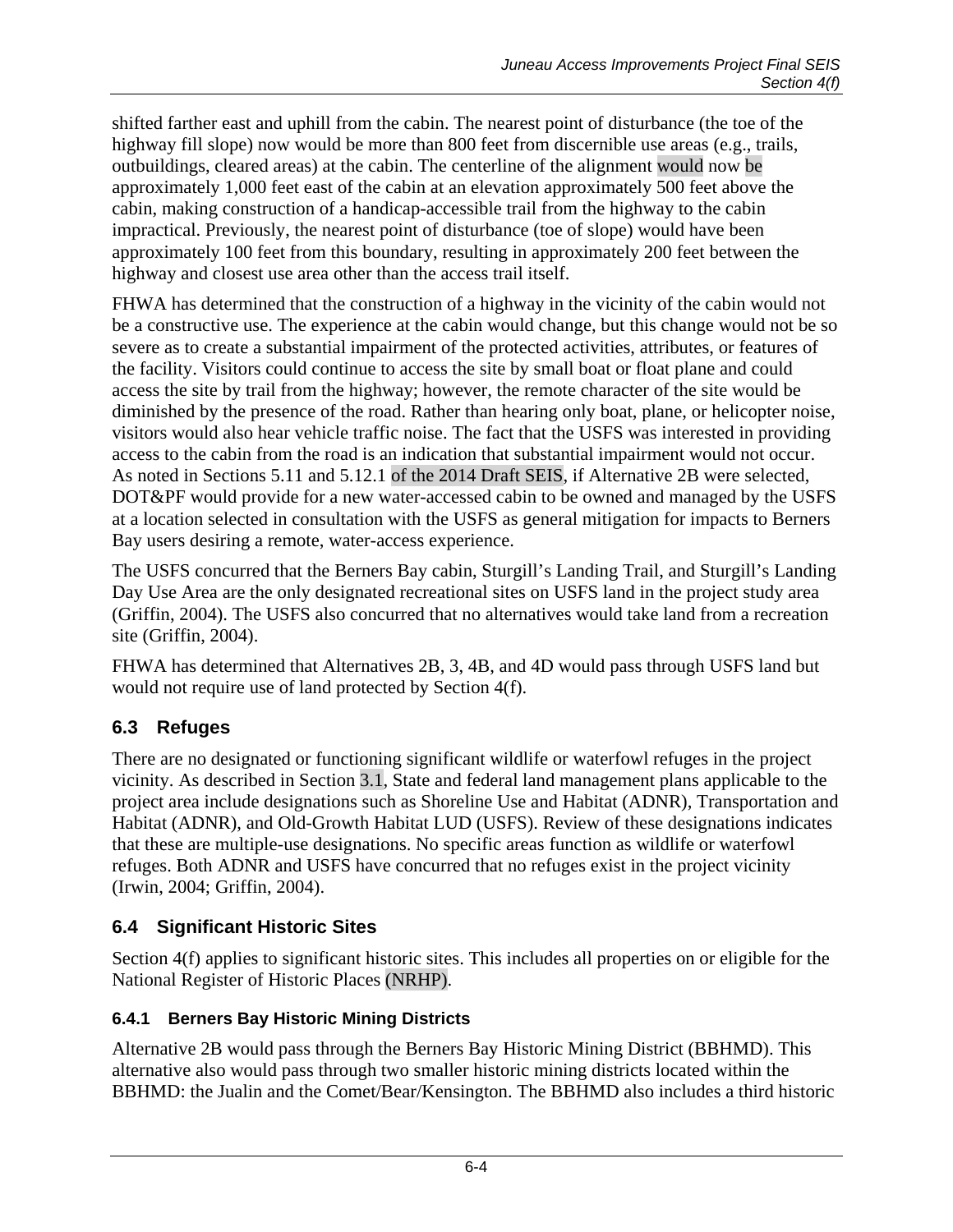mining district, the Ivanhoe/Horrible, as well as some contributing properties that are not part of any of the three smaller districts (Figure 3-6). No land would be required from any contributing property within these historic districts. Alternative 2B would bridge over the Jualin Mine Tram. The alignment of Alternative 2B has been shifted and no longer crosses the Comet/Bear/ Kensington Railroad. With the exception of the crossing of the tram, the only lands affected within the districts are undeveloped natural areas and Comet Landing, an historic site determined to be ineligible for the NRHP (see Section 4.3.4).

To decide if land within a historic district is protected by Section 4(f), FHWA must first determine if the land is individually historic or contributes to the factors that make the district historic [Section 4(f) Policy Paper, Question 2B, FHWA, 2012]. FHWA has determined the undeveloped natural land areas that would be crossed are not individually historic, are not an integral part of the historic district, and do not contribute to the factors that make the district historic.

FHWA has determined that construction of a highway over the Jualin Mine Tram would not result in a constructive use. Although a highway bridge would have an effect on the property, the effect would not be so severe as to substantially impair its qualifying activities, features, or attributes. The Jualin Mine Tram does not derive a substantial part of its significance from its setting. In addition, the State Historic Preservation Officer (SHPO) concurred with the FHWA determination that Alternative 2B would have no adverse effect on this property (Bittner, 2005). In subsequent correspondence, the SHPO agreed that its concurrence remains valid (Bittner, 2012).

#### **6.4.2 Skagway and White Pass District National Historic Landmark**

The boundaries of the Skagway and White Pass District National Historic Landmark (NHL; Figure 3-5) include natural areas surrounding Skagway and the Klondike Highway. As noted in Section 2.2.9, Alternatives 2, 2A, and 2C, which were evaluated in the 2005 Supplemental Draft EIS for the JAI Project, passed through natural areas within the NHL.

In its comments on the 2005 Supplemental Draft EIS, the Office of the Secretary, U.S. Department of the Interior, made clear the National Park Service's (NPS) position that all natural areas within the NHL contribute to the factors that make the landmark historic (Taylor, 2005). Furthermore, NPS believes that this contribution is documented in the Boundary Justification of the 1999 nomination. The Boundary Justification states, in part: "sufficient natural areas have been included so as to provide an understanding for the physical setting and cultural landscape that defined the historic corridor" (NPS, 1999). Based on this language, the NPS position on its meaning, and existing FHWA guidance, FHWA has determined that natural areas within the NHL are protected by Section 4(f). Because these natural areas within the NHL were integral to Alternatives 2, 2A, and 2C and could not be avoided by these alternatives, and because several other reasonable alternatives are under consideration and do not use Section 4(f) property, Alternatives 2, 2A, and 2C were dropped from the range of reasonable alternatives.

#### **6.4.3 Dalton Trail**

Alternative 3 would cross the Dalton Trail on Green Point north of Pyramid Harbor (Figure 3-1). This portion of the Dalton Trail is within the Haines State Forest in an area designated for dispersed recreation (see Section [6.2.2.1\)](#page-1-0). The trail is not maintained as a hiking trail. A bridge would be constructed over the trail (continuing across Chilkat Inlet); neither the bridge abutment